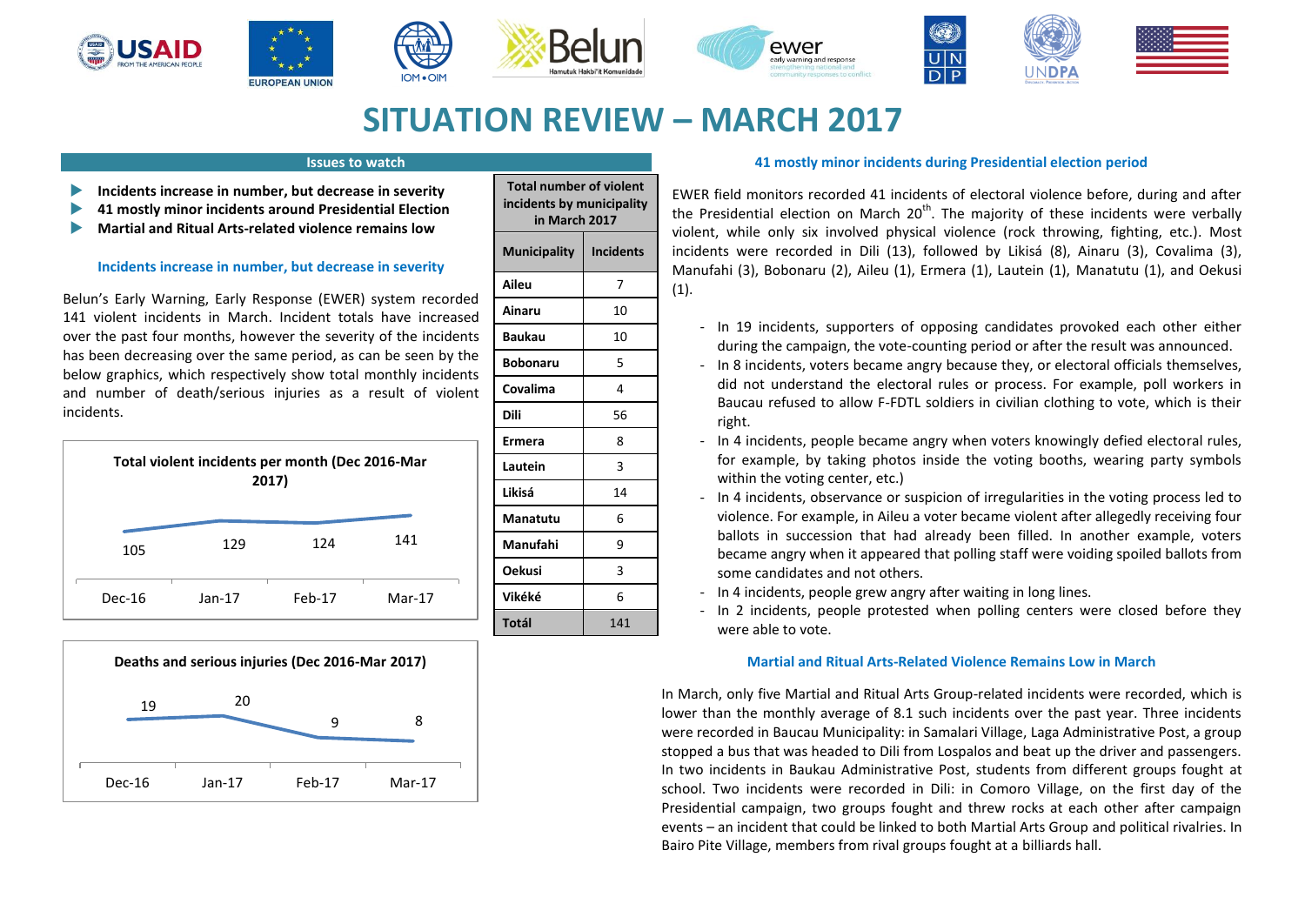

The Early Warning, Early Response (EWER) System is implemented by NGO Belun with generous support from the American People through the United States Agency for International Development (USAID) Civil Society Monitoring of Program, the European Union (EU), the United Nations Development Programme (UNDP), the United Nations Department of Political Affairs, the International Organization for Migration (IOM) and the United States Department of S-SJTIP-15-GR-1006. The contents and opinions expressed herein are the responsibility of NGO Belun and do not necessarily reflect the views or opinions of USAID, the EU, UNDP, IOM or the United States Department of State. **2**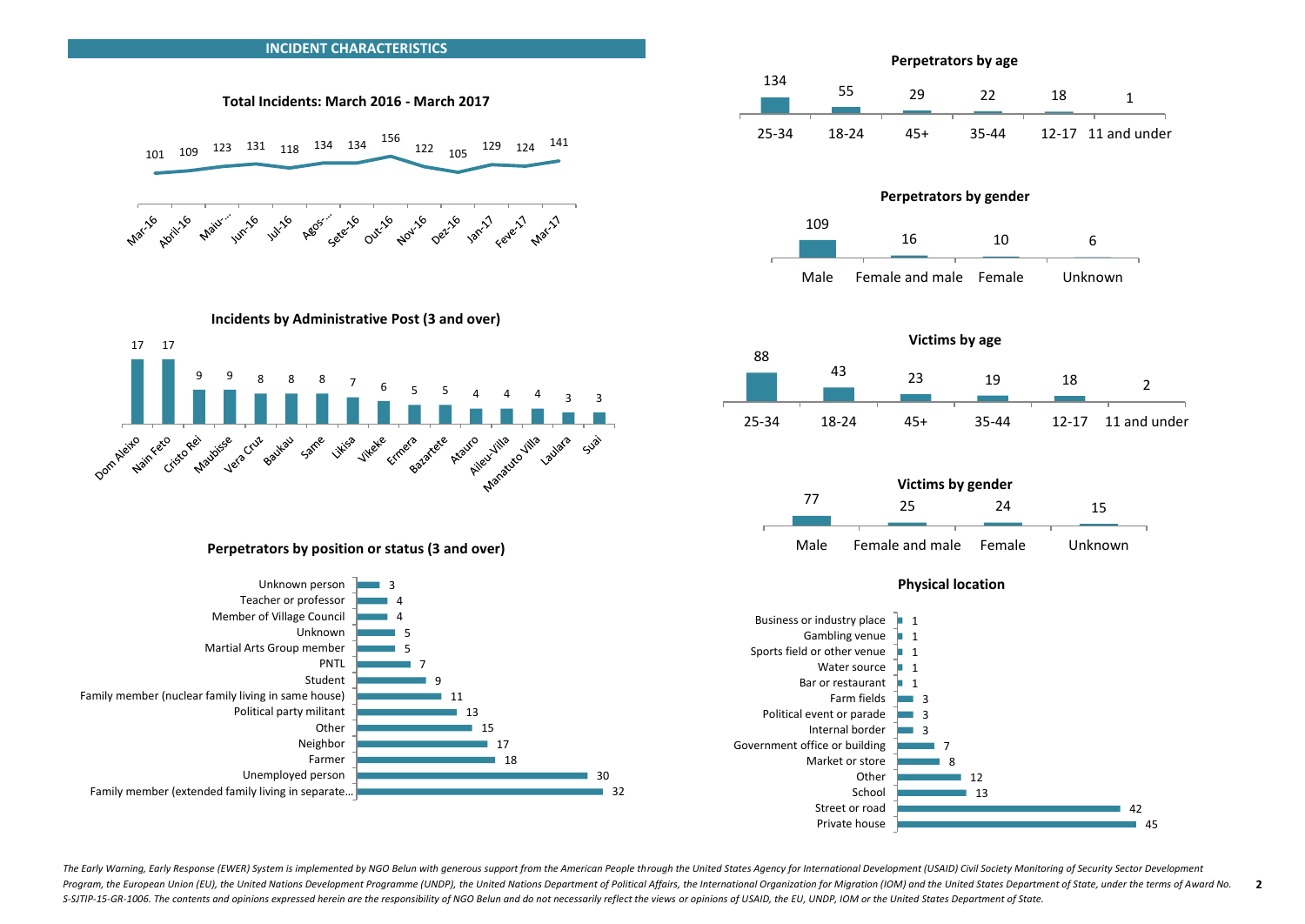#### **Incident impact**







#### **CONFLICT PREVENTION AND RESPONSE ACTIVITIES IMPLEMENTED**

#### **By the Access to Justice Clinic Team:**

- The team held five alternative dispute resolution awareness-raising sessions in Ainaru, Bobonaru, Baukau, Manufahi and Vikéké.
- The team mediated seven land disputes, three of which were resolved, one of which was referred to the Public Defender's Office and three of which will continue with future mediation sessions.

#### **By the Community Policing Support Program (CPSP) team:**

 The team held regular Village Community Policing Council meetings in Covalima (7 meetings), Manufahi (8 meetings, plus a Women Community Policing Council meeting and a Municipal Security Meeting), Likisá (3 meetings), Dili (4 meetings) and Vikéké (1 meeting).

# **Weapons used / Form of violence**



#### **Incident factors (3 and over)**



The Early Warning, Early Response (EWER) System is implemented by NGO Belun with generous support from the American People through the United States Agency for International Development (USAID) Civil Society Monitoring of Program, the European Union (EU), the United Nations Development Programme (UNDP), the United Nations Department of Political Affairs, the International Organization for Migration (IOM) and the United States Department of S-SJTIP-15-GR-1006. The contents and opinions expressed herein are the responsibility of NGO Belun and do not necessarily reflect the views or opinions of USAID, the EU, UNDP, IOM or the United States Department of State. **3**

36 34